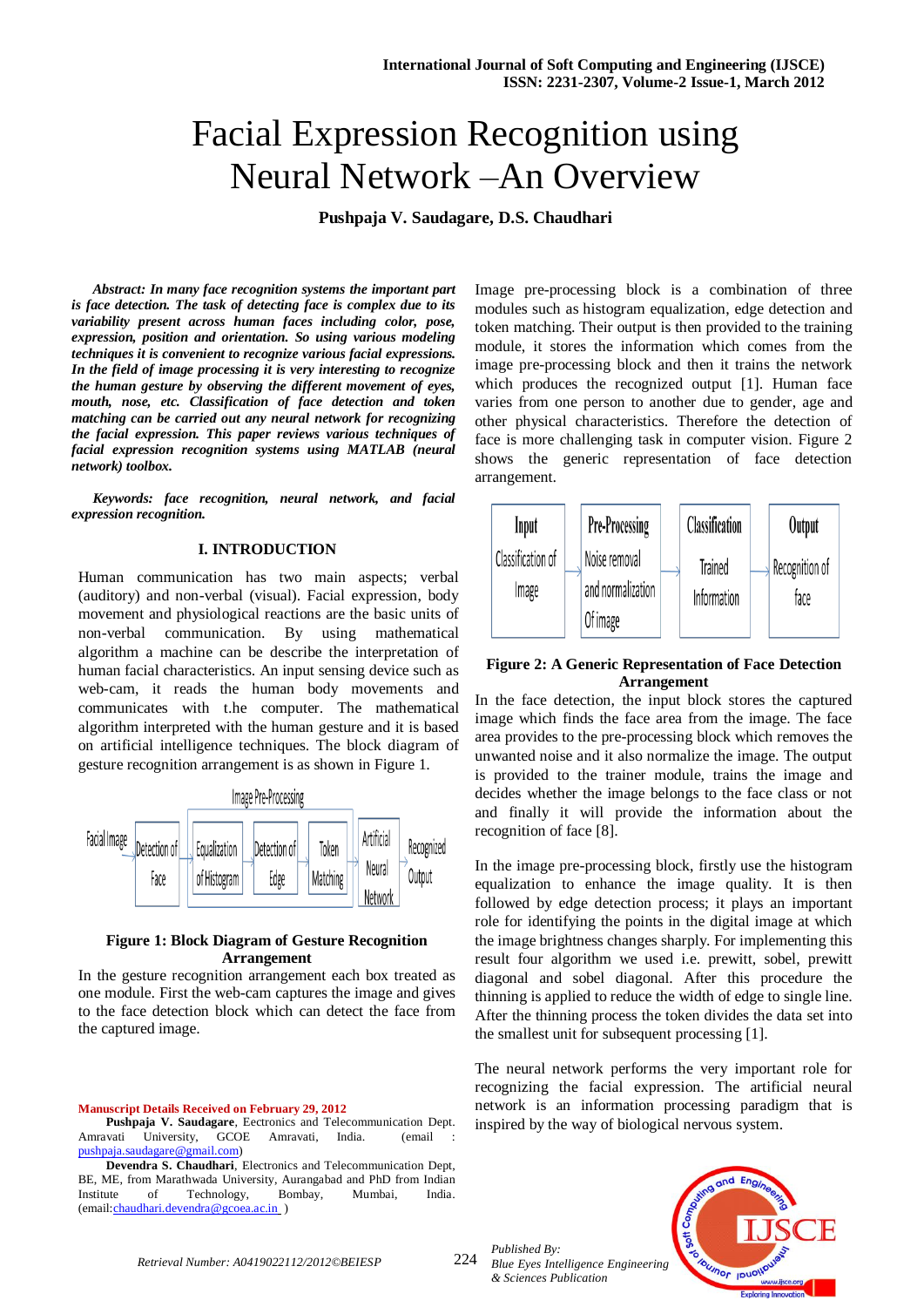An ANN is configured for a specific application such as pattern recognition or data classification through a learning process. Learning system involves adjustments to synaptic connections that exist between the neurons. For analyzing any type of information, trained neural network treated as an "expert" system. The neural network has an ability to do task based on data given for training and it also creates its own organization during learning time. Artificial neurons are a device with many inputs and one output. After getting the inputs from the pre-processing block the neural network trains the network by using different modeling techniques and provides the recognized output. For implementation of face detection and neural network involve the image processing toolbox and neural network toolbox of MATLAB.

# **II. FACIAL EXPRESSION RECOGNITION - AN OVERVIEW**

The importance of facial expression system is widely recognized in social interaction and social intelligence. The system analysis has been an active research topic since 19th century. The facial expression recognition system was introduced in 1978 by Suwa et. al. The main issue of building a facial expression recognition system is face detection and alignment, image normalization, feature extraction, and classification. There are number of techniques which we use for recognizing the facial expression.

Some of the researchers [1] introduced the system can recognize the different human gesture in color image. In this paper Viola and Jones describe the face detection technique using Add Boost Haar classifier. After performing the preprocessing operation the recognition is performed, the simplicity and robustness of the system is significant. Depending on threshold value the researchers system can recognize the facial expression. The approach of this system can be adapted to real time and it briefly describes the schemes of capturing the image and to recognize the gestures.

In the field of neural network, back propagation method mostly used for recognizing the facial expression [6]. The paper proposes the different techniques to extract the features such as forehead, mid forehead, mouth, and cheek. These extracted features provide us the different recognized output using back propagation method. The experimental results show that the back propagation algorithm or method can recognize the appropriate facial expression than other methods. These networks are most widely used and the work is considered as a main part of artificial neural network.

In an efficient algorithm for motion detection based facial expression recognition using optical flow proposed an efficient algorithm for facial motion detection. This technique is based on optical flow technique which extracts the necessary motion vectors. Optical flow reflects the image changes due to motion during the interval of time. This algorithm works on frames of segmented image and gives us their result which is depending on motion vectors. The strongest degree of similarity determines the facial emotions. The algorithm examine the work on the basis of Action unite (AU) coded facial expression database. By using this method the matching can recognize the facial expression. There are four types to recognize that expression. The first type uses emotion space to recognize facial expression. The second type is to recognize facial expression of an image frame by using optical flow. The third type is to use active shape models to recognize facial expression. The fourth type is to recognize the facial expression by using neural network [3].

The paper proposes an automated facial expression recognition system using neural network [5]. Facial expression recognition provides an important behavior for the study of emotion. In this paper radial basis function network (RBFN) and multilayer perceptron (MLP), these two neural network models describe the automated facial expression recognition method. The author introduced the point counter detection method; by using this method the system can extract the features from the face.

Face is a complex multidimensional visual model and for developing a model for face recognition is difficult task. This paper presents coding and decoding methodology for face recognition. For face recognition there are many types of database images available of an individual face with different condition (expression, illumination, etc). In this paper [2] discussed that the method of eigenfaces are calculated by using Principal component analysis (PCA). There are two types of methdology introduced by authorfeature extraction using principle component analysis and feed forward back propagation neural network method.

## **III. METHDOLOGY**

In this article the system proposed four stages: face detection, pre-processing, principle componenet anaysis (PCA) and classification as shown in Figure.



# **Figure 3: Architecture of Facial Expression Recognition System**

The first stage is face detection method. In this method the database of images are allmost identical enviournment of distance, background, etc. the collection of all the images includes different poses of several neutral, anger, happiness, etc. expressions.



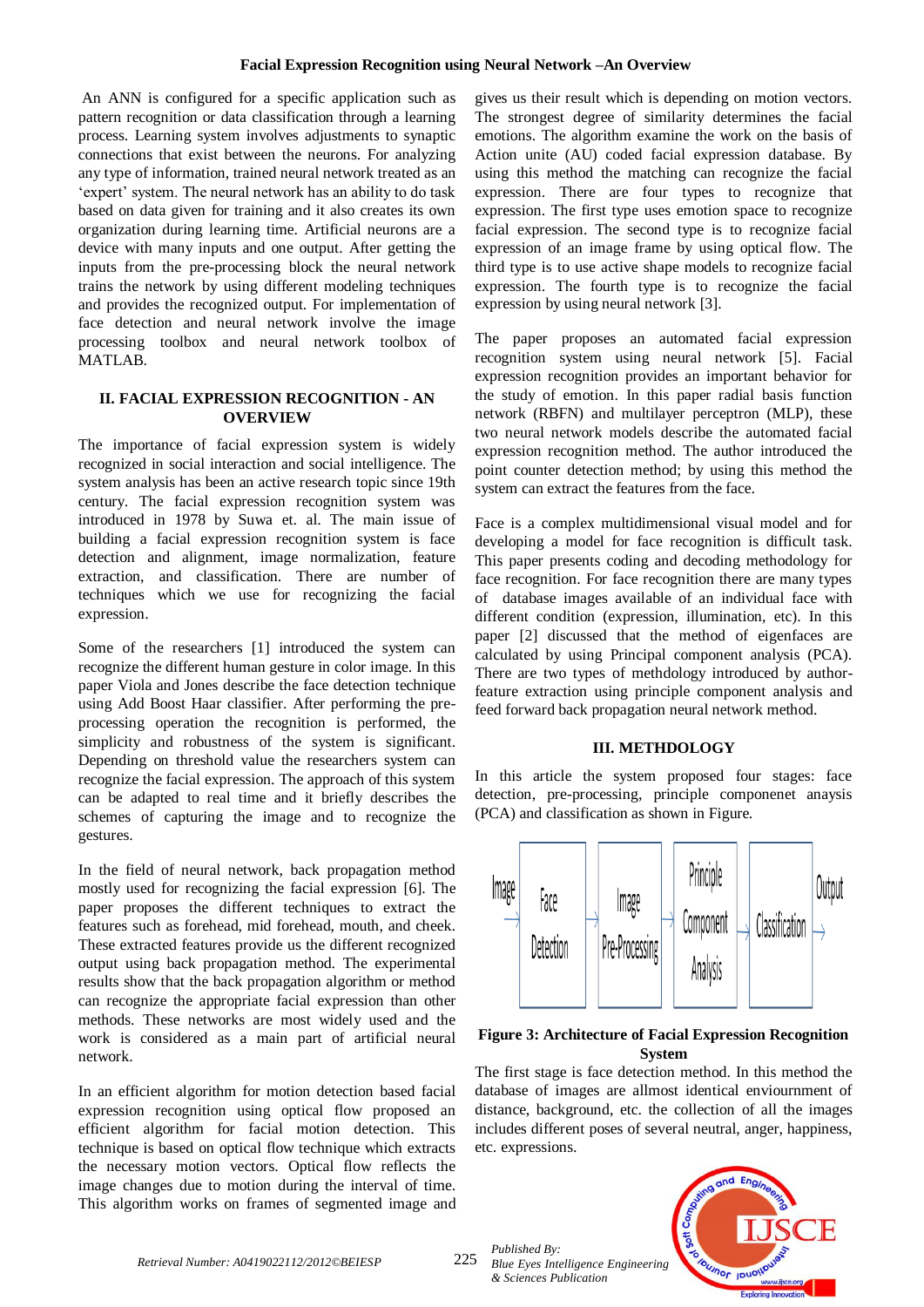For creating any type of database some images used for training and some for testing, both of which include number of expressions [5].

The proposed technique is depend on coding and decoding method. First the information is extracted, encoded and then matched with the database of model. Next is the preprocessing module, in this the image gets normalized and it also remove the noise from the image. In eigenface library the database image set divides into two sets- training dataset and testing dataset. The eigenfaces are calculated from the training set. These training set images are matched with the best eigenfaces, which have the largest eigenvalues. For calculating those eigenvalues the principle componenet analysis algorithm (PCA) used [2]. At the last stage of architecture the neural network trained the function in various field of application. The Artificial Neural Network (ANN) can be used for the database in which the face descriptors are used as a input to train the network. For all positive result the network shows 1 in output and for all negative result 0 is present in output. If the new database is obtained for training then first the neural network match all the new result to the pre-built dataset and match the maximum threshold values and provide the output. Then it is conformed that the new facial expression is belong to the recognised person with the maximum output.



## **Figure 4: Architecture of feed-forward back propagation neural network**

The figure gives an example of feed-forward backpropagation neural network, in which the input layer composed of neurons. These neurons provide the data of forehead, mid forehead, and mouth to the next layer of neuron. The next layer is called a hidden layer which calculate the values and provided to the output layer, where the system provides the different expression as a output.

# **IV. CONCLUSION**

In this paper the automatic facial expression recognition systems are overviewed. The neural network approach is based on face recognition, feature extraction and categorization. The aproach of facial expression recognition method involve the optical flow method, active shape model technique, principle componenet analysis algorithm (PCA) and neural network technique. The approach does provide a practical solution to the problem of facial expression

recognition and it can work well in constrained enviournment.

#### **REFERENCES**

- [1] J. L. Raheja and U. Kumar "Human Facial Expression Recognition from Detected in Captured Image Using Back Propagation Neural Network" *International Journal of Computer Science and Information Technology, February 2010.*
- [2] M. Agrawal, N. Jain, M. Kumar and H. Agrawal "Face Recognition using Eigen Faces and Artificial Neural Network" *International Journal of Computer Theory and Engineering, August 2010*
- [3] A. R. Nagesh-Nilchi and M. Roshanzamir "An Efficient Algorithm for Motion Detection Based Facial Expression Recognition using Optical Flow" *International Journal of Engineering and Applied Science 2006.*
- [4] C.C. Chibelushi and F. Bourel " Facial Expression Recognition: A Brief Tutorial overview", 2002.
- [5] I. A. Sulistijono, Z. Darojah, A. Dwijotomo, D. Pramdihanto " Facial Expression Recognition using Backpropagation",2002
- [6] J. Chang and J. Chen "Automated Facial Expression Recognition System using Neural Networks", *Journal of the Chinese Institute of Engineers, pp. 345-356 (2001).*
- [7] R. Q. Feitosa, M. M. B. Vellasco "Facial Expression Classification using RBF and Back Propagation Neural Network",2001
- [8] P. Brimblecombe " Face Detection using Neural Network", Meng Electronic Engineering School of Electronics and Physical Sciences, University of Surrey,

#### **AUTHOR PROFILE**



**Pushpaja V. Saudagare** received the B.E. degree in Electronics Engineering from the H.V.P.M. College of Engineering Amravati University in 2009, and she is currently pursuing the M. Tech. degree in Electronic System and Communication (ESC) at Government College of Engineering, Amravati.



**Devendra S. Chaudhari** obtained BE, ME, from Marathwada University, Aurangabad and PhD from Indian Institute of Technology, Bombay, Mumbai. He has been engaged in teaching, research for period of about 25 years and worked on DST-SERC sponsored Fast Track Project for Young Scientists. He has worked as Head Electronics and Telecommunication, Instrumentation, Electrical, Research and incharge

Principal at Government Engineering Colleges. Presently he is working as Head, Department of Electronics and Telecommunication Engineering at Government College of Engineering, Amravati.

Dr. Chaudhari published research papers and presented papers in international conferences abroad at Seattle, USA and Austria, Europe. He worked as Chairman / Expert Member on different committees of All India Council for Technical Education, Directorate of Technical Education for Approval, Graduation, Inspection, Variation of Intake of diploma and degree Engineering Institutions. As a university recognized PhD research supervisor in Electronics and Computer Science Engineering he has been supervising research work since 2001. One research scholar received PhD under his supervision.

He has worked as Chairman / Member on different university and college level committees like Examination, Academic, Senate, Board of Studies, etc. he chaired one of the Technical sessions of International Conference held at Nagpur.



*Retrieval Number: A0419022112/2012©BEIESP*

226

*Published By: Blue Eyes Intelligence Engineering & Sciences Publication*